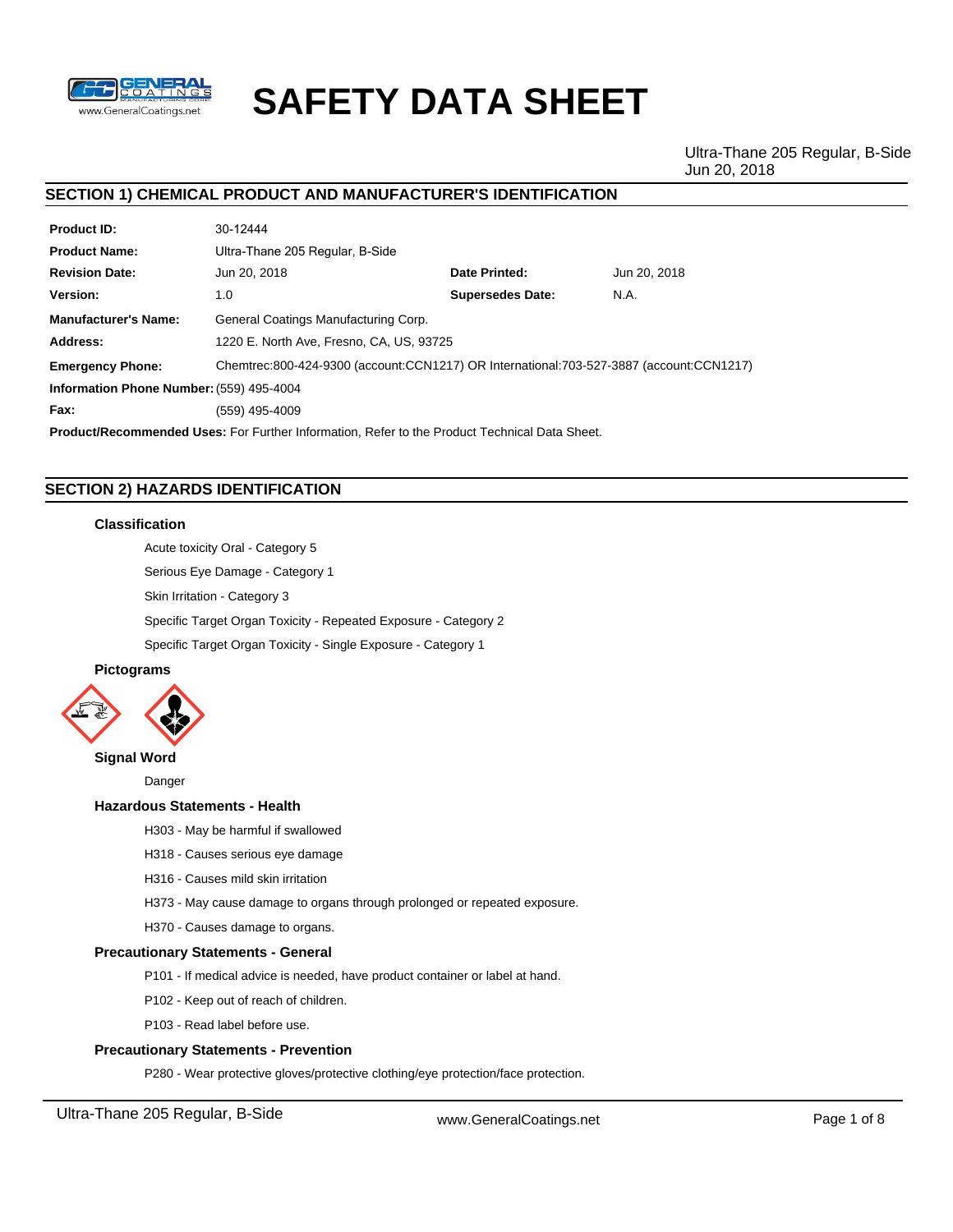P260 - Do not breathe dust/fume/gas/mist/vapors/spray.

P264 - Wash thoroughly after handling.

P270 - Do not eat, drink or smoke when using this product.

#### **Precautionary Statements - Response**

P312 - Call a POISON CENTER/doctor if you feel unwell.

P305 + P351 + P338 - IF IN EYES: Rinse cautiously with water for several minutes. Remove contact lenses, if present and easy to do. Continue rinsing.

P310 - Immediately call a POISON CENTER or doctor.

P332 + P313 - If skin irritation occurs: Get medical advice/attention.

P314 - Get Medical advice/attention if you feel unwell.

P308 + P311 - IF exposed or concerned: Call a POISON CENTER/doctor.

P321 - Specific treatment (see section 4 on this SDS).

#### **Precautionary Statements - Storage**

P405 - Store locked up.

#### **Precautionary Statements - Disposal**

P501 - Dispose of contents/ container to an approved waste disposal plant.

#### **Acute toxicity of 1.2% of the mixture is unknown**

# **SECTION 3) COMPOSITION/INFORMATION ON INGREDIENTS**

| <b>CAS</b>   | <b>Chemical Name</b>                            | % By Weight     |
|--------------|-------------------------------------------------|-----------------|
| 0102687-65-0 | 1-PROPENE, 1-CHLORO-3,3,3-TRIFLUORO-, (1E)-     | $8\% - 15\%$    |
| 0000111-46-6 | DIETHYLENE GLYCOL                               | $4\% - 15\%$    |
| 0001739-84-0 | 1H-IMIDAZOLE, 1,2-DIMETHYL-                     | $1.9\% - 4\%$   |
| 0006425-39-4 | MORPHOLINE, 4,4'-(OXYDI-2,1-ETHANEDIYL)BIS-     | $1.9\% - 4\%$   |
| Not Reported | TERTIARY AMINE                                  | $1.0\% - 1.7\%$ |
| 0000107-21-1 | ETHYLENE GLYCOL                                 | $0.8\% - 1.4\%$ |
| 0067874-71-9 | HEXANOIC ACID, 2-ETHYL-, BISMUTH(3+) SALT (3:1) | $0.4\% - 0.6\%$ |
| 0000149-57-5 | 2-ETHYLHEXANOIC ACID                            | Trace           |

Specific chemical identity and/or exact percentage (concentration) of the composition has been withheld to protect confidentiality.

# **SECTION 4) FIRST-AID MEASURES**

## **Inhalation**

Remove source of exposure or move person to fresh air and keep comfortable for breathing. If experiencing respiratory symptoms: Call a POISON CENTER/doctor. If breathing is difficult, trained personnel should administer emergency oxygen if advised to do so by the POISON CENTER/doctor.

If exposed/feel unwell/concerned: Call a POISON CENTER/doctor.

#### **Skin Contact**

Take off contaminated clothing, shoes and leather goods (e.g. watchbands, belts). Gently blot or brush away excess product. Wash with plenty of lukewarm, gently flowing water for a duration of 15-20 minutes. If skin irritation or rash occurs: Get medical advice/attention. Wash contaminated clothing before re-use or discard.

IF exposed or concerned: Get medical advice/attention.

# **Eye Contact**

Avoid direct contact. Wear chemical protective gloves, if necessary.

Rinse eyes cautiously with lukewarm, gently flowing water for several minutes, while holding the eyelids open. Remove contact lenses, if present and easy to do. Continue rinsing for 15-20 minutes. Take care not to rinse contaminated water into the unaffected eye or onto the face. If eye irritation persists: Get medical advice/attention.

#### **Ingestion**

Ultra-Thane 205 Regular, B-Side www.GeneralCoatings.net Page 2 of 8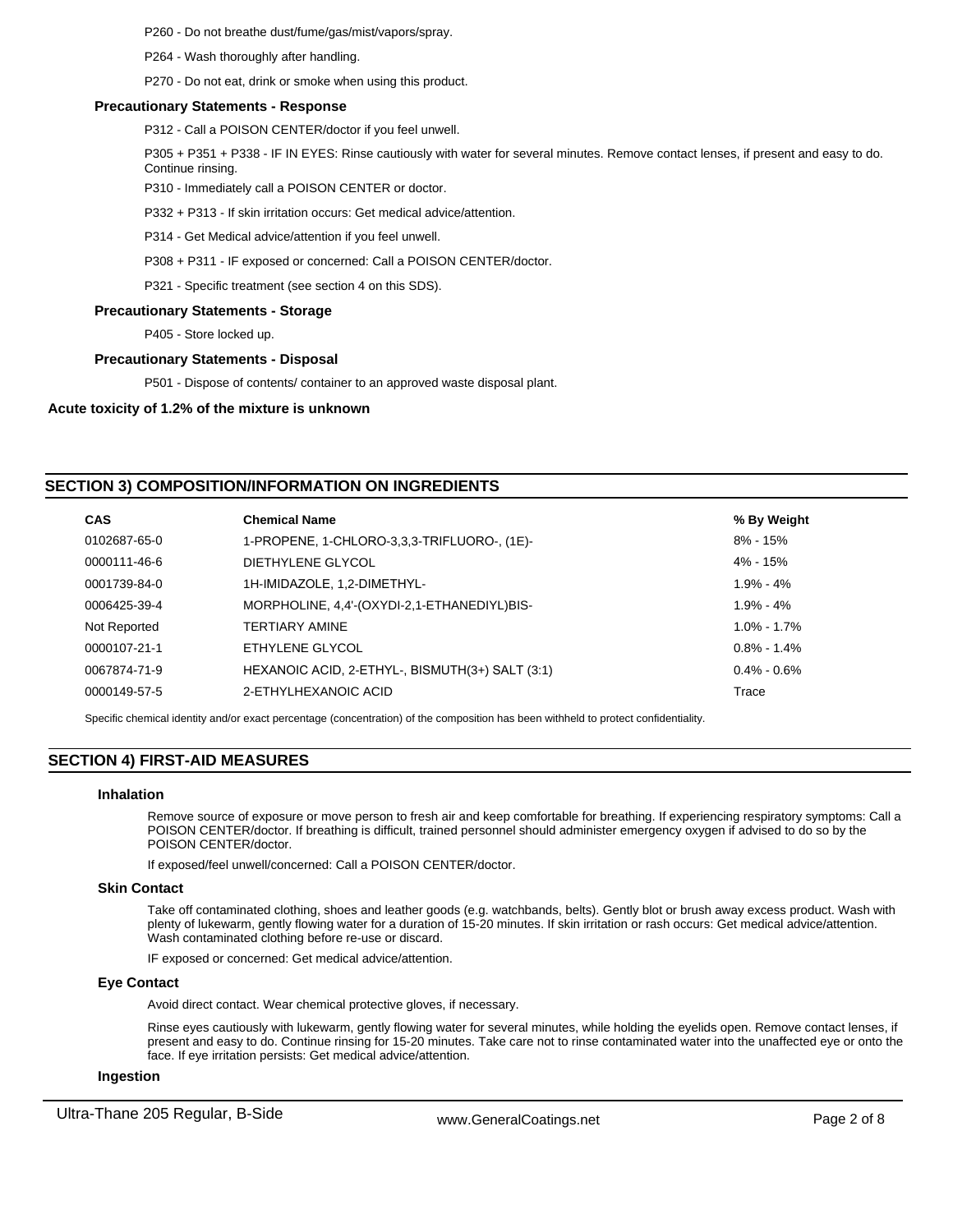IF exposed or concerned: Get medical advice/attention.

# **SECTION 5) FIRE-FIGHTING MEASURES**

#### **Suitable Extinguishing Media**

Dry chemical, foam, carbon dioxide is recommended. Water spray is recommended to cool or protect exposed materials or structures. Carbon dioxide can displace oxygen. Use caution when applying carbon dioxide in confined spaces. Simultaneous use of foam and water on the same surface is to be avoided as water destroys the foam. Sand or earth may be used for small fires only.

#### **Specific Hazards in Case of Fire**

Heated containers may build up pressure and rupture violently. Therefore, use cold water to cool fire-exposed containers.

#### **Fire-fighting Procedures**

Isolate immediate hazard area and keep unauthorized personnel out. Stop spill/release if it can be done safely. Move undamaged containers from immediate hazard area if it can be done safely. Water spray may be useful in minimizing or dispersing vapors and to protect personnel. Water may be ineffective but can be used to cool containers exposed to heat or flame. Caution should be exercised when using water or foam as frothing may occur, especially if sprayed into containers of hot, burning liquid.

Dispose of fire debris and contaminated extinguishing water in accordance with official regulations.

#### **Special Protective Actions**

Wear NIOSH approved self-contained breathing apparatus in positive pressure mode with full-face piece. Boots, gloves (neoprene), goggles, and full protective clothing are also required.

Care should always be exercised in dust/mist areas.

# **SECTION 6) ACCIDENTAL RELEASE MEASURES**

#### **Emergency Procedure**

ELIMINATE all ignition sources (no smoking, flares, sparks or flames in immediate area).

Do not touch or walk through spilled material.

Isolate hazard area and keep unnecessary people away. Remove all possible sources of ignition in the surrounding area. Notify authorities if any exposure to the general public or the environment occurs or is likely to occur.

If spilled material is cleaned up using a regulated solvent, the resulting waste mixture may be regulated.

#### **Recommended Equipment**

Appropriate dust or face mask to eliminate breathing foam dust particulates.

#### **Personal Precautions**

Avoid breathing vapors. Avoid contact with skin, eyes or clothing. Do not touch damaged containers or spilled materials unless wearing appropriate protective clothing.

#### **Environmental Precautions**

Stop spill/release if it can be done safely. Prevent spilled material from entering sewers, storm drains, other unauthorized drainage systems and natural waterways by using sand, earth, or other appropriate barriers.

#### **Methods and Materials for Containment and Cleaning up**

Contain and absorb large spillages onto an inert, non-flammable adsorbent carrier (such as earth or sand). Shovel into open-top drums or plastic bags for further decontamination, if necessary. Wash the spillage area clean with liquid decontaminate. Remove and properly dispose of residues. Notify applicable government authorities if release is reportable.

# **SECTION 7) HANDLING AND STORAGE**

# **General**

Wash hands after use.

Ultra-Thane 205 Regular, B-Side www.GeneralCoatings.net Page 3 of 8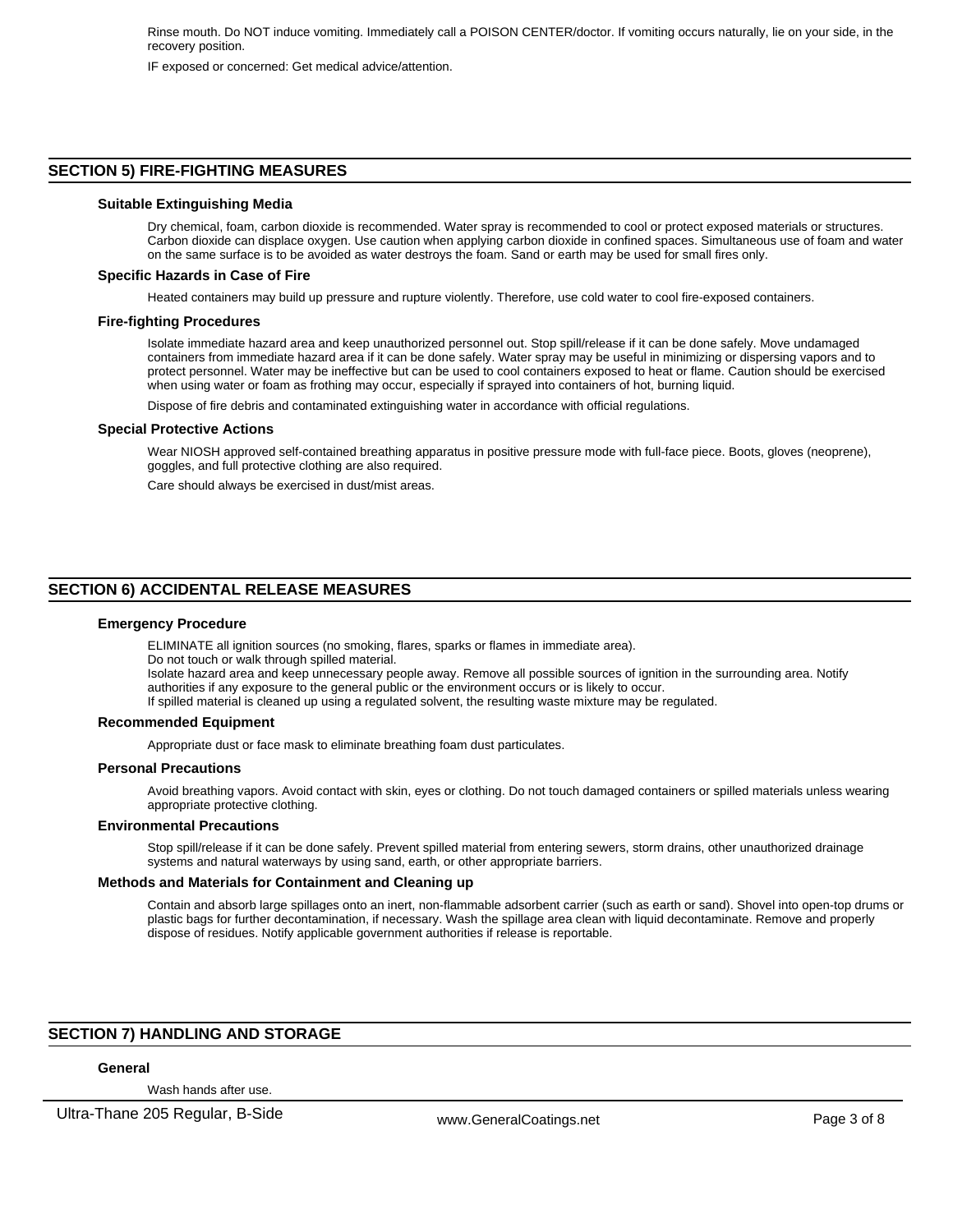Do not get in eyes, on skin or on clothing. Do not breathe vapors or mists. Use good personal hygiene practices. Eating, drinking and smoking in work areas is prohibited. Remove contaminated clothing and protective equipment before entering eating areas.

#### **Ventilation Requirements**

Use only with adequate ventilation to control air contaminants to their exposure limits. The use of local ventilation is recommended to control emissions near the source.

#### **Storage Room Requirements**

Keep container(s) tightly closed and properly labeled. Store in cool, dry, well-ventilated areas away from heat, direct sunlight, strong oxidizers and any incompatibilities. Store in approved containers and protect against physical damage. Keep containers securely sealed when not in use. Indoor storage should meet OSHA standards and appropriate fire codes. Containers that have been opened must be carefully resealed to prevent leakage. Empty container retain residue and may be dangerous. Use non-sparking ventilation systems, approved explosion-proof equipment and intrinsically safe electrical systems in areas where this

product is used and stored.

Ground and bond containers and receiving equipment. Avoid static electricity by grounding.

Do not cut, drill, grind, weld, or perform similar operations on or near containers. Do not pressurize containers to empty them. Ground all structures, transfer containers and equipment to conform to the national electrical code. Use procedures that prevent static electrical sparks. Static electricity may accumulate and create a fire hazard.

Ideal storage temperature is 50-75°F.

# **SECTION 8) EXPOSURE CONTROLS/PERSONAL PROTECTION**

#### **Eye Protection**

Wear eye protection with side shields or goggles. Wear indirect-vent, impact and splash resistant goggles when working with liquids. If additional protection is needed for entire face, use in combination with a face shield.

#### **Skin Protection**

Use of gloves approved to relevant standards made from the following materials may provide suitable chemical protection: PVC, neoprene or nitrile rubber gloves. Suitability and durability of a glove is dependent on usage, e.g. frequency and duration of contact, chemical resistance of glove material, glove thickness, dexterity. Always seek advice from glove suppliers. Contaminated gloves should be replaced. Use of an apron and over- boots of chemically impervious materials such as neoprene or nitrile rubber is recommended to avoid skin sensitization. The type of protective equipment must be selected according to the concentration and amount of the dangerous substance at the specific workplace. Launder soiled clothes or properly disposed of contaminated material, which cannot be decontaminated.

Depending on conditions of use, additional protection may be required such as apron, arm covers, or full body suit. Wash contaminated clothing before re-wearing.

#### **Respiratory Protection**

If airborne concentrations exceed or are expected to exceed the TLV, use MSHA/NIOSH approved positive pressure supplied pressure supplied air respiratory with a full face piece or an air supplied hood. For emergencies, use a positive pressure self-contained breathing apparatus.

# **Appropriate Engineering Controls**

Provide exhaust ventilation or other engineering controls to keep the airborne concentrations of vapors below their respective threshold limit value.

| <b>Chemical Name</b>           | OSHA<br>TWA<br>(ppm) | OSHA<br><b>TWA</b><br>(mq/m3) | <b>OSHA</b><br><b>STEL</b><br>(ppm) | OSHA<br><b>STEL</b><br>(mg/m3) | <b>OSHA</b><br>Tables (Z1<br>Z2. Z3 | <b>OSHA</b><br>Carcinogen | OSHA<br>Skin<br>designation | <b>NIOSH</b><br><b>TWA</b><br>(ppm) | <b>NIOSH</b><br><b>TWA</b><br>(mg/m3) | <b>NIOSH</b><br><b>STEL</b><br>(ppm) | <b>NIOSH</b><br><b>STEL</b><br>(mg/m3) | <b>NIOSH</b><br>Carcinogen |
|--------------------------------|----------------------|-------------------------------|-------------------------------------|--------------------------------|-------------------------------------|---------------------------|-----------------------------|-------------------------------------|---------------------------------------|--------------------------------------|----------------------------------------|----------------------------|
| 2-ETHYLHEXANOIC<br><b>ACID</b> |                      |                               |                                     |                                |                                     |                           |                             |                                     |                                       |                                      |                                        |                            |
| <b>ETHYLENE GLYCOL</b>         |                      |                               |                                     |                                |                                     |                           |                             |                                     |                                       |                                      |                                        |                            |

| <b>Chemical Name</b>    | <b>ACGIH</b><br>TWA<br>(ppm) | ACGIH<br><b>TWA</b><br>(mg/m3) | <b>ACGIH</b><br><b>STEL</b><br>(ppm) | <b>ACGIH</b><br><b>STEL</b><br>(mg/m3) |
|-------------------------|------------------------------|--------------------------------|--------------------------------------|----------------------------------------|
| 2-ETHYLHEXANOIC<br>ACID |                              | $5$ (IFV)                      |                                      |                                        |
| ETHYLENE GLYCOL         | 25(V)                        |                                | 50(V)                                | 10(I, H)                               |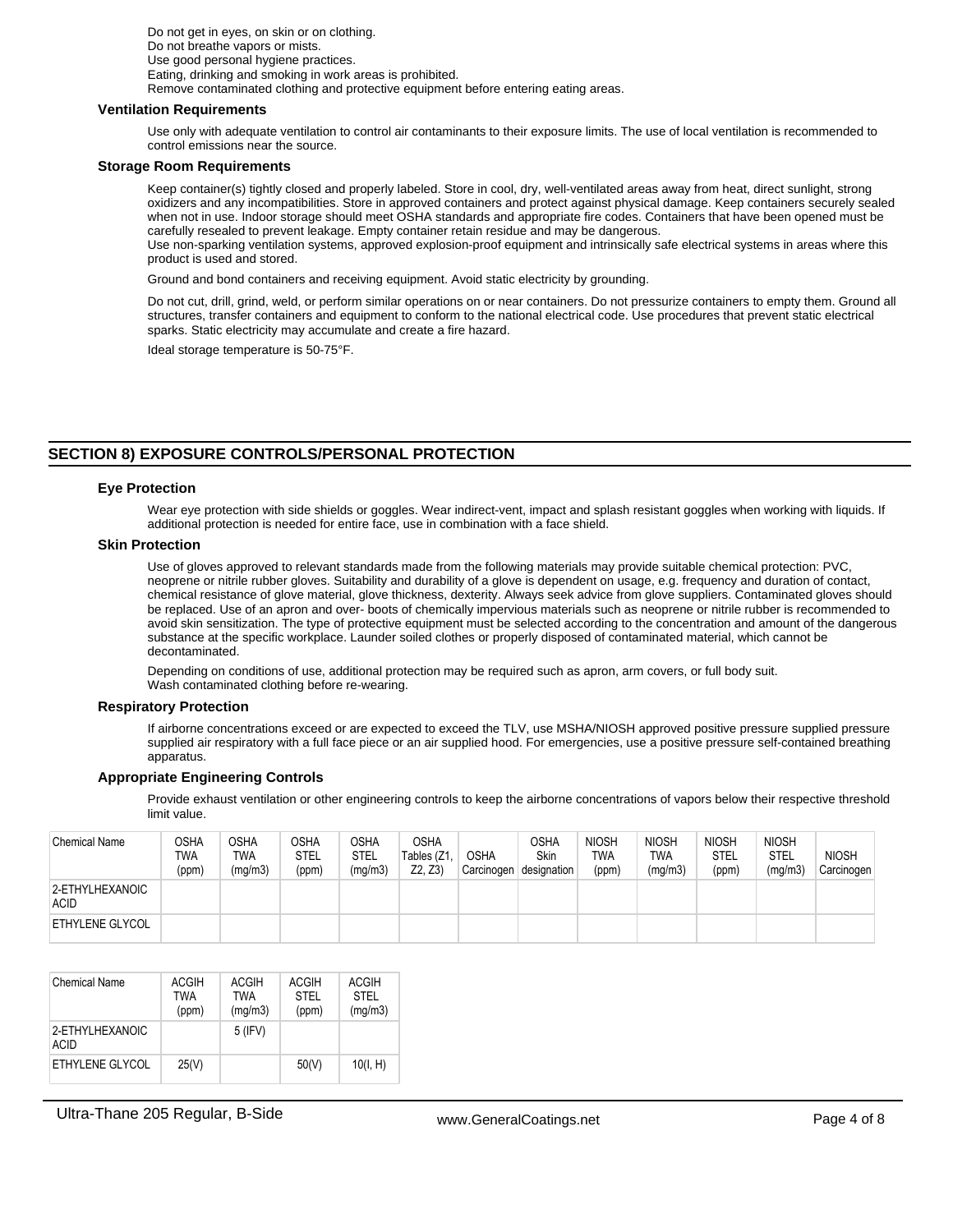# **SECTION 9) PHYSICAL AND CHEMICAL PROPERTIES**

# **Physical and Chemical Properties**

| Density                      | 10.19 lb/gal       |  |
|------------------------------|--------------------|--|
| <b>Specific Gravity</b>      | 1.22               |  |
| <b>VOC Regulatory</b>        | $0.00$ lb/gal      |  |
|                              |                    |  |
| VOC Part A & B Combined      | N.A.               |  |
| Appearance                   | Light brown liquid |  |
| Odor Threshold               | N.A.               |  |
| <b>Odor Description</b>      | Slight ethereal    |  |
| pH                           | N.A.               |  |
| <b>Water Solubility</b>      | N.A.               |  |
| Flammability                 | N/A                |  |
| Flash Point Symbol           | N.A.               |  |
| <b>Flash Point</b>           | 149 °C             |  |
| Viscosity                    | N.A.               |  |
| Lower Explosion Level        | N.A.               |  |
| <b>Upper Explosion Level</b> | N.A.               |  |
| Vapor Pressure               | N.A.               |  |
| Vapor Density                | Heavier than air   |  |
| <b>Freezing Point</b>        | N.A.               |  |
| <b>Melting Point</b>         | N.A.               |  |
| Low Boiling Point            | $19^{\circ}$ C     |  |
| <b>High Boiling Point</b>    | N.A.               |  |
| Auto Ignition Temp           | N.A.               |  |
| Decomposition Pt             | N.A.               |  |
| <b>Evaporation Rate</b>      | Slower than ether  |  |
| Coefficient Water/Oil        | N.A.               |  |

# **SECTION 10) STABILITY AND REACTIVITY**

# **Stability**

Material is stable at standard temperature and pressure.

# **Conditions to Avoid**

Avoid high temperatures, heated material will build pressure and may rupture the container violently.

# **Hazardous Reactions/Polymerization**

Will not occur.

# **Incompatible Materials**

Strong mineral acids and strong alkalis will seriously degrade material. Heat may be involved.

# **Hazardous Decomposition Products**

Highly unlikely under normal industrial use. Under extreme heat and fire, carbon monoxide, carbon dioxide.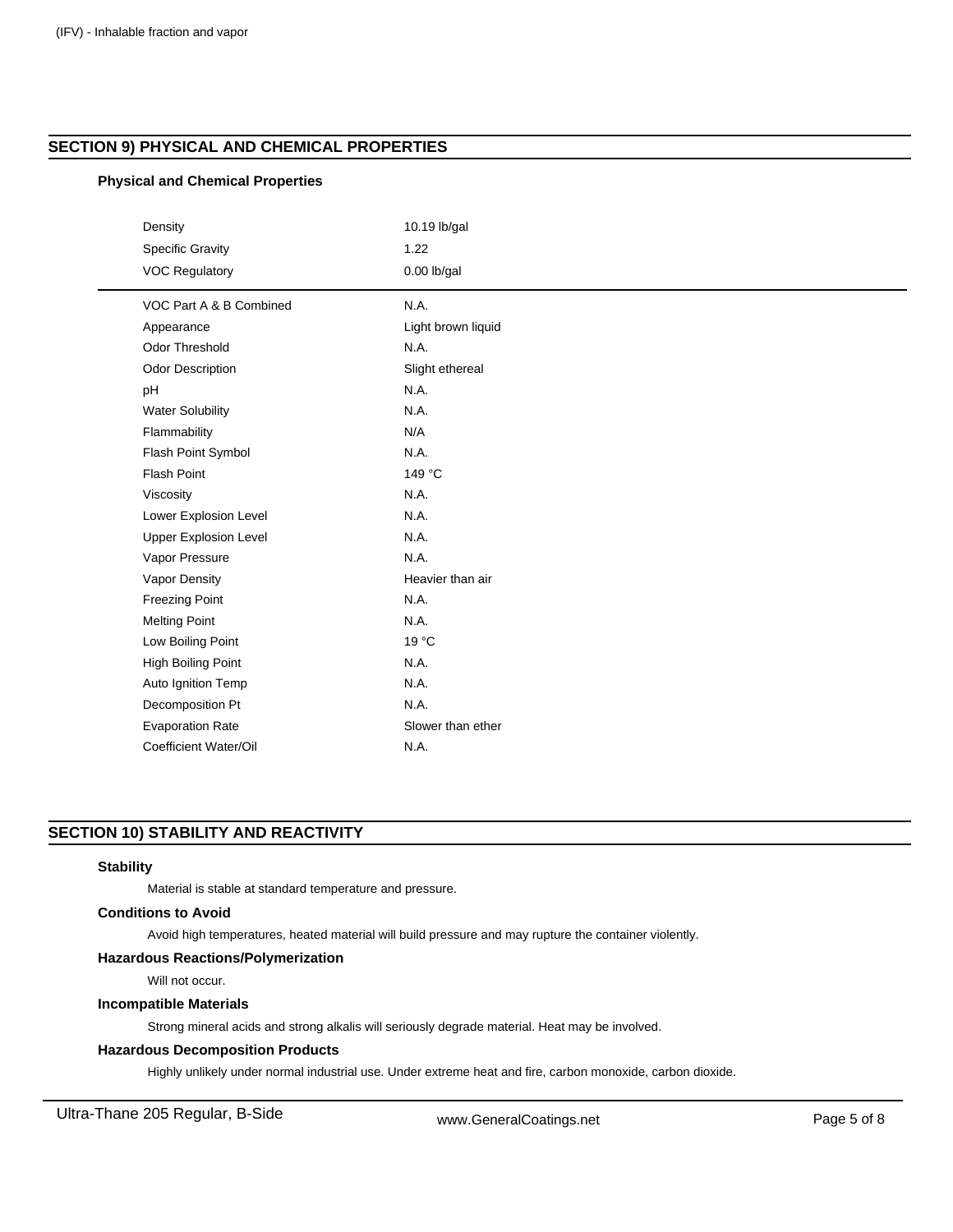# **SECTION 11) TOXICOLOGICAL INFORMATION**

# **Skin Corrosion/Irritation**

Causes mild skin irritation

# **Serious Eye Damage/Irritation**

Causes serious eye damage

#### **Respiratory/Skin Sensitization**

# No data available

# **Carcinogenicity**

No data available

# **Germ Cell Mutagenicity**

No data available

# **Reproductive Toxicity**

No data available

# **Specific Target Organ Toxicity - Single Exposure**

Causes damage to organs.

# **Specific Target Organ Toxicity - Repeated Exposure**

May cause damage to organs through prolonged or repeated exposure.

# **Aspiration Hazard**

No data available

#### **Acute Toxicity**

May be harmful if swallowed

# 0000107-21-1 ETHYLENE GLYCOL

LD50 (oral, rat): 5.89 g/kg; 8.54 g/kg; 13.0 g/kg (5) LD50 (oral, mouse): 7.5 g/kg; 15.28 g/kg (5,6) LD50 (oral, guinea pig): 6.6 g/kg; 11.0 g/kg (5) LD50 (oral, rabbit): 5.0 g/kg (5) LD50 (dermal, rabbit): 9.5 g/kg (6)

# **SECTION 12) ECOLOGICAL INFORMATION**

# **Toxicity**

No data available.

No data available

# **Persistence and Degradability**

No data available.

# **Bioaccumulative Potential**

No data available.

# **Mobility in Soil**

No data available.

# **Other Adverse Effects**

No data available.

Ultra-Thane 205 Regular, B-Side www.GeneralCoatings.net Page 6 of 8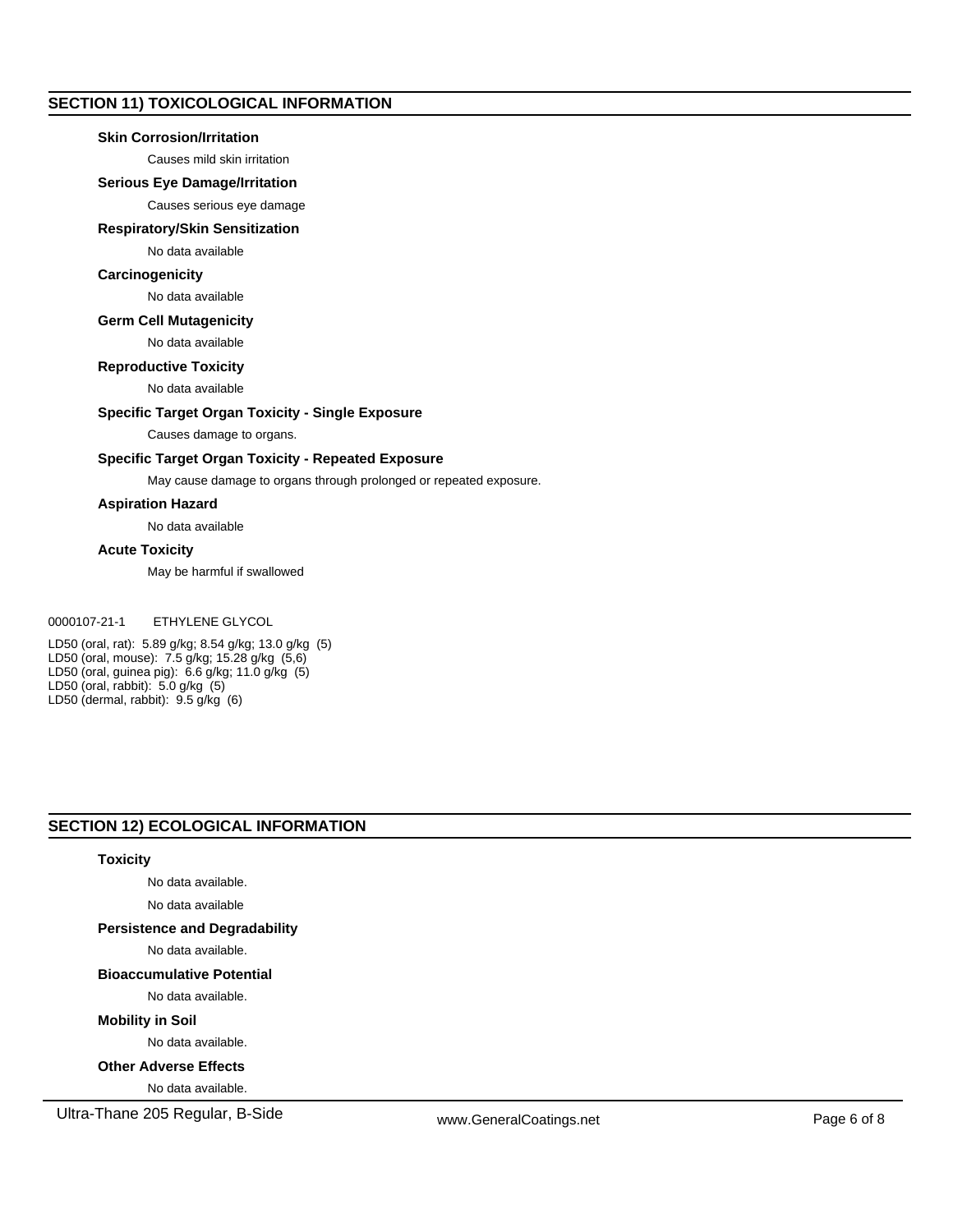# **SECTION 13) DISPOSAL CONSIDERATIONS**

### **Waste Disposal**

Under RCRA, it is the responsibility of the user of the product, to determine a the time of disposal whether the product meets RCRA criteria for hazardous waste. Waste management should be in full compliance with federal, state, and local laws.

Empty containers retain product residue which may exhibit hazards of material, therefore do not pressurize, cut, glaze, weld or use for any other purposes. Return drums to reclamation centers for proper cleaning and reuse.

# **SECTION 14) TRANSPORT INFORMATION**

# **U.S. DOT Information**

# Not regulated.

**IMDG Information**

# Not regulated.

# **IATA Information**

Not regulated.

# **SECTION 15) REGULATORY INFORMATION**

| CAS          | Chemical Name                                       | % By Weight     | <b>Requlation List</b>                                                                       |
|--------------|-----------------------------------------------------|-----------------|----------------------------------------------------------------------------------------------|
| 0102687-65-0 | 1-PROPENE, 1-CHLORO-3,3,3-<br>TRIFLUORO-, (1E)-     | $8\%$ - 15%     | DSL.SARA312.TSCA                                                                             |
| 0000111-46-6 | DIETHYLENE GLYCOL                                   | 4% - 15%        | DSL SARA312, VOC, TSCA                                                                       |
| 0006425-39-4 | MORPHOLINE, 4,4'-<br>(OXYDI-2,1-ETHANEDIYL)<br>BIS- | $1.9\% - 4\%$   | DSL, SARA312, TSCA                                                                           |
| 0001739-84-0 | 1H-IMIDAZOLE, 1.2-DIMETHYL-                         | $1.9\% - 4\%$   | DSL.SARA312.TSCA                                                                             |
| 0000107-21-1 | ETHYLENE GLYCOL                                     | $0.8\% - 1.4\%$ | SARA313, DSL, CERCLA, HAPS, SARA312, VHAPS, VOC, TSCA, CA Prop65 - California Proposition 65 |
| 0067874-71-9 | HEXANOIC ACID, 2-ETHYL-,<br>BISMUTH(3+) SALT (3:1)  | $0.4\% - 0.6\%$ | DSL.SARA312.TSCA                                                                             |
| 0000149-57-5 | 2-ETHYLHEXANOIC ACID                                | Trace           | DSL, SARA312, TSCA                                                                           |

# **SECTION 16) OTHER INFORMATION**

# **OTHER INFORMATION**

Note: As per GHS, category 1 is the greatest level of hazard within each class.

# **GLOSSARY**

ACGIH- American Conference of Governmental Industrial Hygienists; ANSI- American National Standards Institute; CA Prop65- California Proposition 65; Canadian TDG- Canadian Transportation of Dangerous Goods; CAS- Chemical Abstract Service; Chemtrec- Chemical

Ultra-Thane 205 Regular, B-Side www.GeneralCoatings.net Page 7 of 8